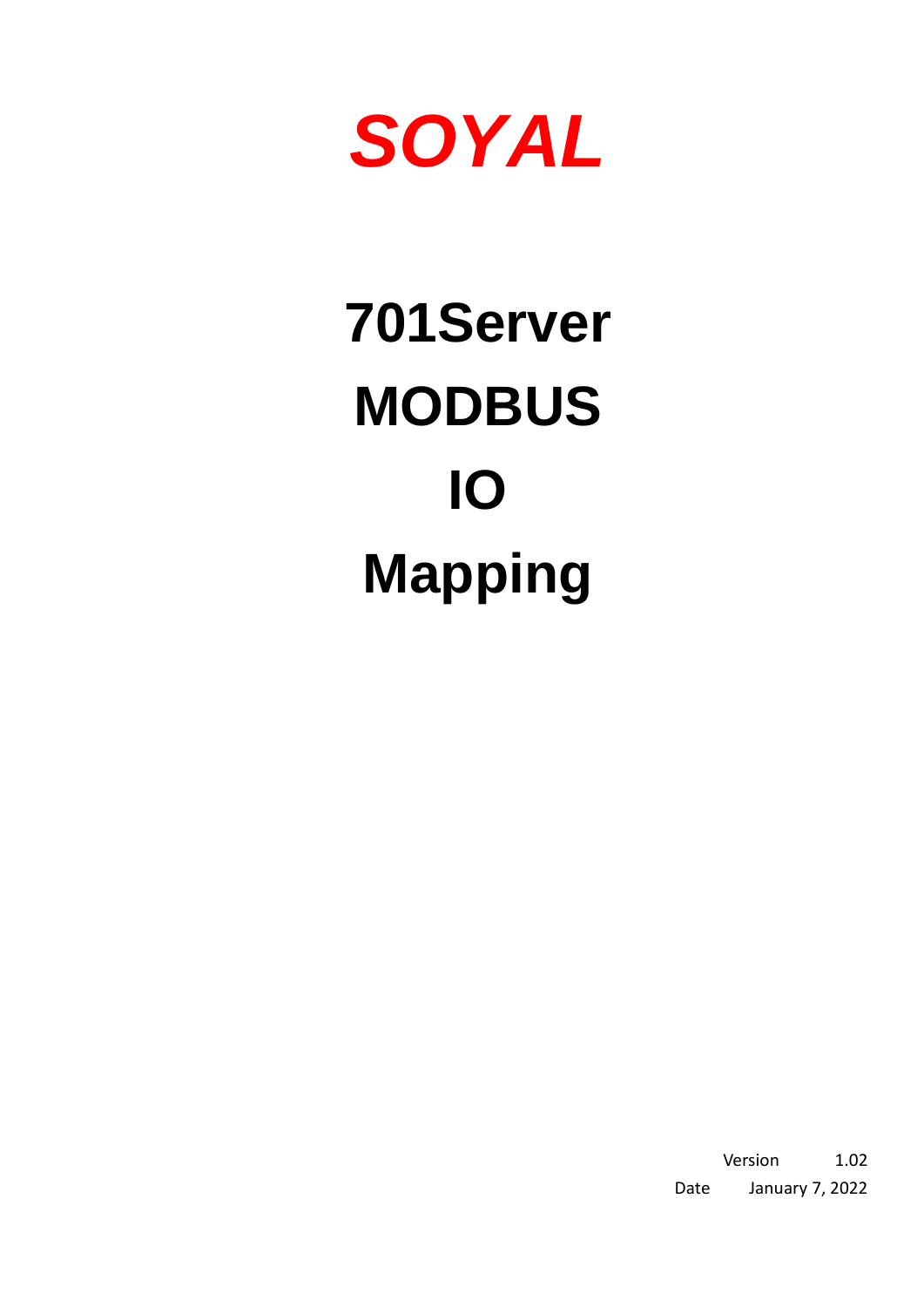# **Home Series (AR721H & 727HV3)**

## Controller IO& Modbus IO Corresponding Mapping Table: DO

| $DO-0$ |                             |               |       |
|--------|-----------------------------|---------------|-------|
| Pp     | <b>Controller Functions</b> | <b>Status</b> | Value |
| 00     | Door Relay                  | On/Off        | 1/0   |
| 01     | Alarm Relay                 | On/Off        | 1/0   |
| 02     |                             |               | 1/0   |
| 03     |                             |               | 1/0   |
| 04     |                             |               | 1/0   |
| 05     |                             |               | 1/0   |
| 06     |                             |               | 1/0   |
| 07     |                             |               |       |
| 08     |                             |               |       |
| 09     |                             |               |       |
| 10     |                             |               |       |
| 11     |                             |               |       |
| 12     |                             |               |       |
| 13     |                             |               |       |
| 14     |                             |               |       |
| 15     |                             |               |       |

# **Home Series (AR721H & 727HV3)**

## Controller IO& Modbus IO Corresponding Mapping Table: DI

| $DI-0$ |                                        |                                |       |
|--------|----------------------------------------|--------------------------------|-------|
| Pp     | <b>Controller Functions</b>            | <b>Status</b>                  | Value |
| 00     | Door Sensor                            | Open/Close                     | 1/0   |
| 01     | Arm Status                             | ARMING/Disarm                  | 1/0   |
| 02     | Egress                                 | Close/Open                     | 1/0   |
| 03     | Alarm Status (Force or Open too long)  | On/Off                         |       |
| 04     | Door Open too Long                     | On/Off                         |       |
| 05     | Force Open Alarm (Illegally Open Door) | On/Off                         |       |
| 06     | <b>Duress Alarm</b>                    | On/Off                         |       |
| 07     |                                        |                                |       |
| 08     |                                        |                                |       |
| 09     |                                        |                                |       |
| 10     |                                        |                                |       |
| 11     |                                        |                                |       |
| 12     |                                        |                                |       |
| 13     |                                        |                                |       |
| 14     |                                        |                                |       |
| 15     | Online                                 | Under Multi Door Control Panel |       |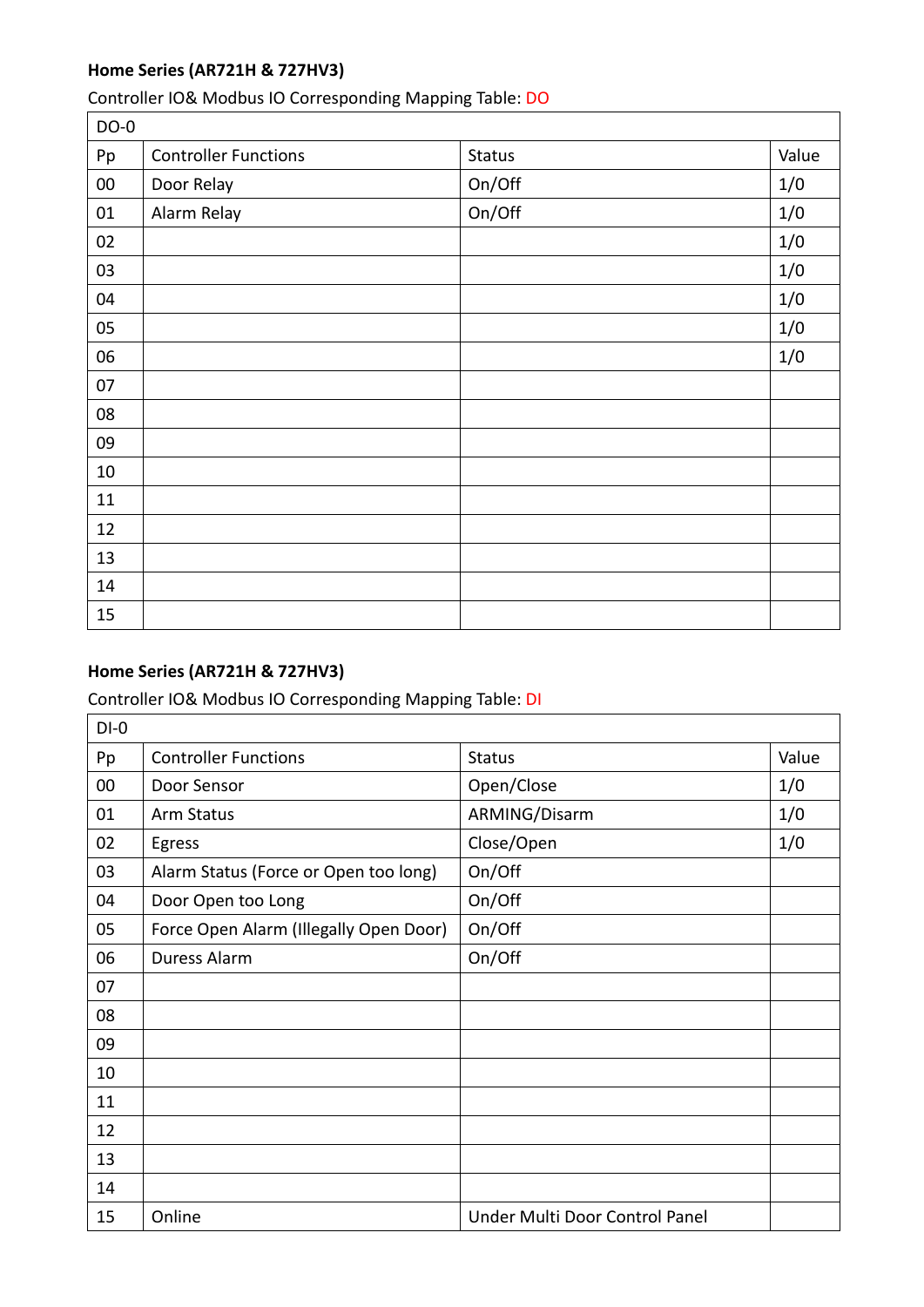|  | AR-716E16 RS485 Connection Status |  |
|--|-----------------------------------|--|
|  |                                   |  |

| $-511$<br>--- | $- \cdot$<br>$C = 1$<br>.<br>.<br>, ,<br>nale |  |
|---------------|-----------------------------------------------|--|
|               |                                               |  |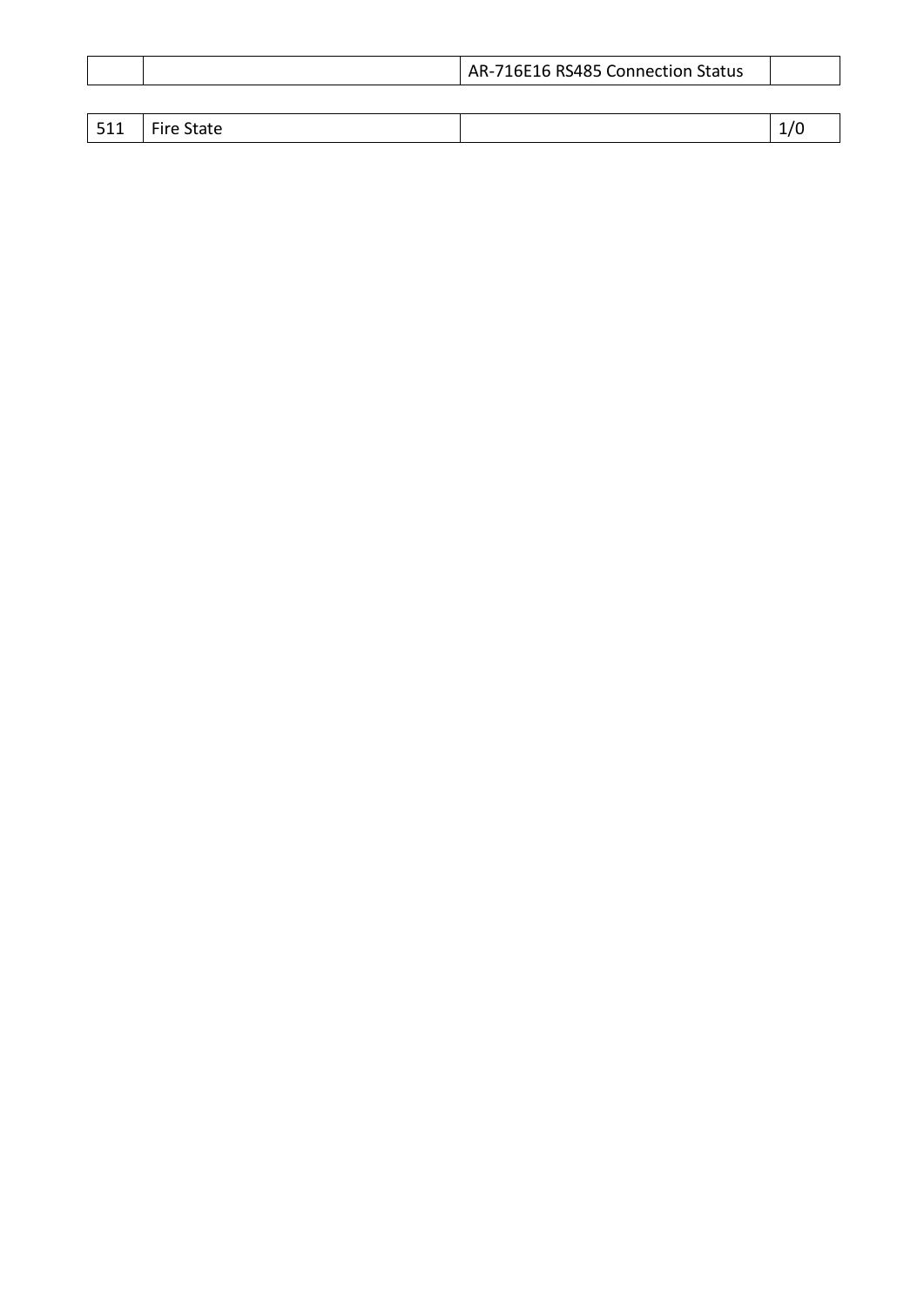|      |                                                         | Enterprise Series & AR-716-E16(AR-721Ev2) |  |  |  |  |  |             |  |               |       |  |  |
|------|---------------------------------------------------------|-------------------------------------------|--|--|--|--|--|-------------|--|---------------|-------|--|--|
|      | Controller IO Modbus IO Corresponding Mapping Table: DO |                                           |  |  |  |  |  |             |  |               |       |  |  |
| Main | WG                                                      |                                           |  |  |  |  |  | Function    |  | <b>Status</b> | Value |  |  |
| 256  | 272                                                     |                                           |  |  |  |  |  | Door Relay  |  | On/Off        | 1/0   |  |  |
| 257  | 273                                                     |                                           |  |  |  |  |  | Alarm Relay |  | On/Off        | 1/0   |  |  |
| 258  | 274                                                     |                                           |  |  |  |  |  |             |  |               | 1/0   |  |  |
| 259  | 275                                                     |                                           |  |  |  |  |  |             |  |               | 1/0   |  |  |
| 260  | 276                                                     |                                           |  |  |  |  |  |             |  |               | 1/0   |  |  |
| 261  | 277                                                     |                                           |  |  |  |  |  |             |  |               | 1/0   |  |  |
| 262  | 278                                                     |                                           |  |  |  |  |  |             |  |               | 1/0   |  |  |
| 263  | 279                                                     |                                           |  |  |  |  |  |             |  | On/Off        | 1/0   |  |  |
| 264  | 280                                                     |                                           |  |  |  |  |  |             |  |               |       |  |  |
| 265  | 281                                                     |                                           |  |  |  |  |  |             |  |               |       |  |  |
| 266  | 282                                                     |                                           |  |  |  |  |  |             |  |               |       |  |  |
| 267  | 283                                                     |                                           |  |  |  |  |  |             |  |               |       |  |  |
| 268  | 284                                                     |                                           |  |  |  |  |  |             |  |               |       |  |  |
| 269  | 285                                                     |                                           |  |  |  |  |  |             |  |               |       |  |  |
| 270  | 286                                                     |                                           |  |  |  |  |  |             |  |               |       |  |  |
| 271  | 287                                                     |                                           |  |  |  |  |  |             |  |               |       |  |  |

|      | Enterprise Series & AR-716-E16(AR-721Ev2) |  |  |                                                         |                                |               |     |
|------|-------------------------------------------|--|--|---------------------------------------------------------|--------------------------------|---------------|-----|
|      |                                           |  |  | Controller IO Modbus IO Corresponding Mapping Table: DI |                                |               |     |
| Main | WG                                        |  |  |                                                         | Function                       | <b>Status</b> | Val |
|      |                                           |  |  |                                                         |                                |               | ue  |
| 256  | 272                                       |  |  |                                                         | Door Sensor                    | On/Off        | 1/0 |
| 257  | 273                                       |  |  |                                                         | Arm Status                     | On/Off        | 1/0 |
| 258  | 274                                       |  |  |                                                         | Egress                         |               | 1/0 |
| 259  | 275                                       |  |  |                                                         | Alarm Status (Force / Open too |               | 1/0 |
|      |                                           |  |  |                                                         | long)                          |               |     |
| 260  | 276                                       |  |  |                                                         | Door Open too Long             |               | 1/0 |
| 261  | 277                                       |  |  |                                                         | Force Open Alarm               |               | 1/0 |
| 262  | 278                                       |  |  |                                                         | Duress Alarm                   |               | 1/0 |
| 263  | 279                                       |  |  |                                                         |                                | On/Off        | 1/0 |
| 264  | 280                                       |  |  |                                                         |                                |               |     |
| 265  | 281                                       |  |  |                                                         |                                |               |     |
| 266  | 282                                       |  |  |                                                         |                                |               |     |
| 267  | 283                                       |  |  |                                                         |                                |               |     |
| 268  | 284                                       |  |  |                                                         |                                |               |     |
| 269  | 285                                       |  |  |                                                         |                                |               |     |
| 270  | 286                                       |  |  |                                                         |                                |               |     |
| 271  | 287                                       |  |  |                                                         | On Line / Off Line             | On/Off        | 1/0 |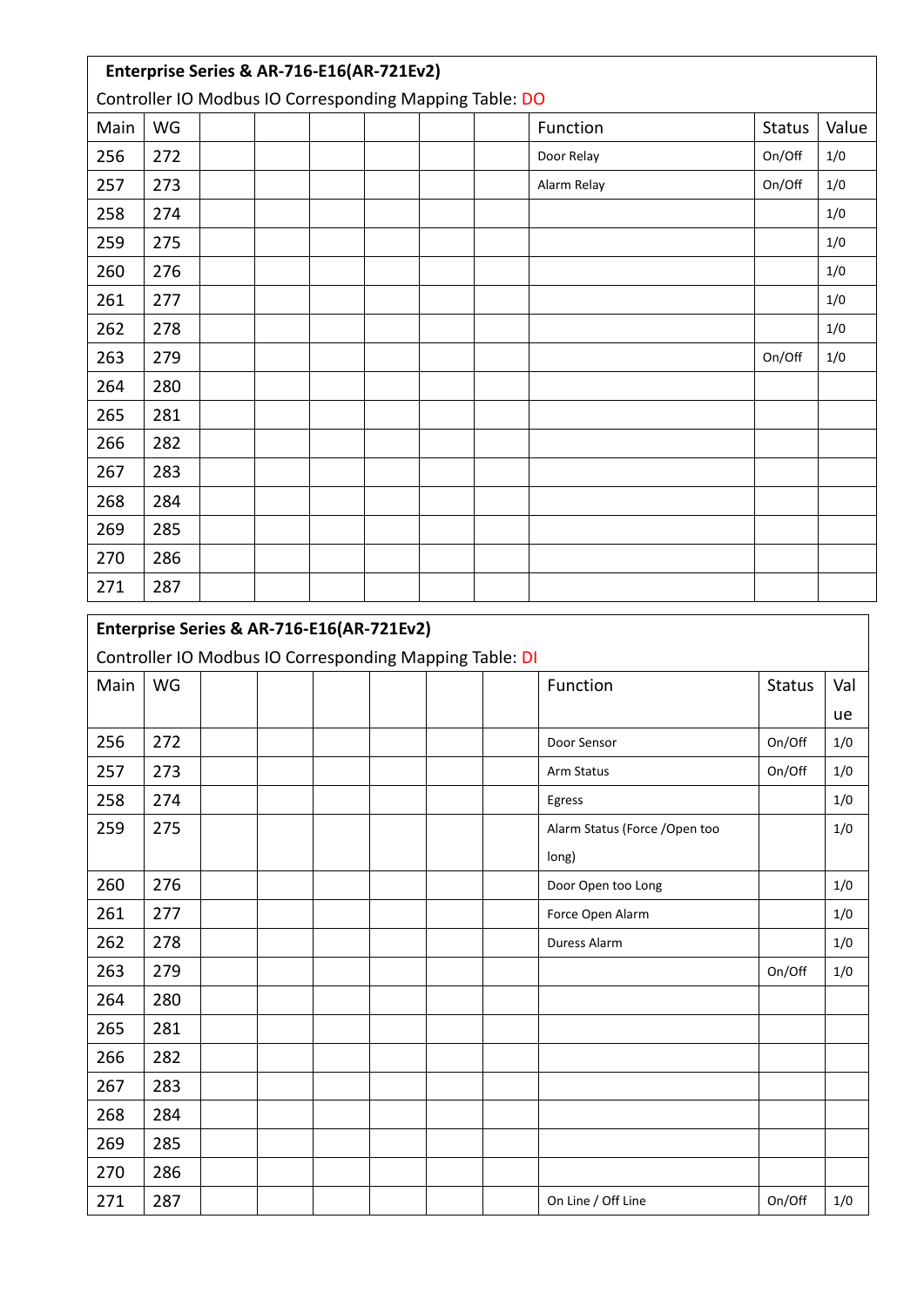| 511<br>Fire Alarm State | 1/0 |
|-------------------------|-----|
|-------------------------|-----|

|                | Controller Wired under AR-716-E16(AR-721Ev2) |                                                           |    |                    |    |     |     |             |               |       |  |  |  |  |
|----------------|----------------------------------------------|-----------------------------------------------------------|----|--------------------|----|-----|-----|-------------|---------------|-------|--|--|--|--|
|                |                                              | Controller IO & Modbus IO Corresponding Mapping Table: DO |    |                    |    |     |     |             |               |       |  |  |  |  |
|                |                                              |                                                           |    | Controller Node ID |    |     |     |             |               |       |  |  |  |  |
| 01             | 02                                           | 03                                                        | 04 | 05                 | 06 | 07  | 08  | Function    | <b>Status</b> | Value |  |  |  |  |
| 0              | 16                                           | 32                                                        | 48 | 64                 | 80 | 96  | 112 | Door Relay  | On/Off        | 1/0   |  |  |  |  |
| $\mathbf{1}$   | 17                                           | 33                                                        | 49 | 65                 | 81 | 97  | 113 | Alarm Relay | On/Off        | 1/0   |  |  |  |  |
| $\overline{2}$ | 18                                           | 34                                                        | 50 | 66                 | 80 | 98  | 114 |             |               | 1/0   |  |  |  |  |
| 3              | 19                                           | 35                                                        | 51 | 67                 | 83 | 99  | 115 |             |               | 1/0   |  |  |  |  |
| 4              | 20                                           | 36                                                        | 52 | 68                 | 84 | 100 | 116 |             |               | 1/0   |  |  |  |  |
| 5              | 21                                           | 37                                                        | 53 | 69                 | 85 | 101 | 117 |             |               | 1/0   |  |  |  |  |
| 6              | 22                                           | 38                                                        | 54 | 70                 | 86 | 102 | 118 |             |               | 1/0   |  |  |  |  |
| 7              | 23                                           | 39                                                        | 55 | 71                 | 87 | 103 | 119 |             |               | 1/0   |  |  |  |  |
| 8              | 24                                           | 40                                                        | 56 | 72                 | 88 | 104 | 120 |             |               |       |  |  |  |  |
| 9              | 25                                           | 41                                                        | 57 | 73                 | 89 | 105 | 121 |             |               |       |  |  |  |  |
| 10             | 26                                           | 42                                                        | 58 | 74                 | 90 | 106 | 122 |             |               |       |  |  |  |  |
| 11             | 27                                           | 43                                                        | 59 | 75                 | 91 | 107 | 123 |             |               |       |  |  |  |  |
| 12             | 28                                           | 44                                                        | 60 | 76                 | 92 | 108 | 124 |             |               |       |  |  |  |  |
| 13             | 29                                           | 45                                                        | 61 | 77                 | 93 | 109 | 125 |             |               |       |  |  |  |  |
| 14             | 30                                           | 46                                                        | 62 | 78                 | 94 | 110 | 126 |             |               |       |  |  |  |  |
| 15             | 31                                           | 47                                                        | 63 | 79                 | 95 | 111 | 127 |             |               |       |  |  |  |  |

|     |     |     |     | <b>Controller Node ID</b> |     |     |     |             |               |       |
|-----|-----|-----|-----|---------------------------|-----|-----|-----|-------------|---------------|-------|
| 09  | 10  | 11  | 12  | 13                        | 14  | 15  | 16  | Function    | <b>Status</b> | Value |
| 128 | 144 | 160 | 176 | 192                       | 208 | 224 | 240 | Door Relay  | On/Off        | 1/0   |
| 129 | 145 | 161 | 177 | 193                       | 209 | 225 | 241 | Alarm Relay | On/Off        | 1/0   |
| 130 | 146 | 162 | 178 | 194                       | 210 | 226 | 242 |             |               | 1/0   |
| 131 | 147 | 163 | 179 | 195                       | 211 | 227 | 243 |             |               | 1/0   |
| 132 | 148 | 164 | 180 | 196                       | 212 | 228 | 244 |             |               | 1/0   |
| 133 | 149 | 165 | 181 | 197                       | 213 | 229 | 245 |             |               | 1/0   |
| 134 | 150 | 166 | 182 | 198                       | 214 | 230 | 246 |             |               | 1/0   |
| 135 | 151 | 167 | 183 | 199                       | 215 | 231 | 247 |             |               | 1/0   |
| 136 | 152 | 168 | 184 | 200                       | 216 | 232 | 248 |             |               |       |
| 137 | 153 | 169 | 185 | 201                       | 217 | 233 | 249 |             |               |       |
| 138 | 154 | 170 | 186 | 202                       | 218 | 234 | 250 |             |               |       |
| 139 | 155 | 171 | 187 | 203                       | 219 | 235 | 251 |             |               |       |
| 140 | 156 | 172 | 188 | 204                       | 22  | 236 | 252 |             |               |       |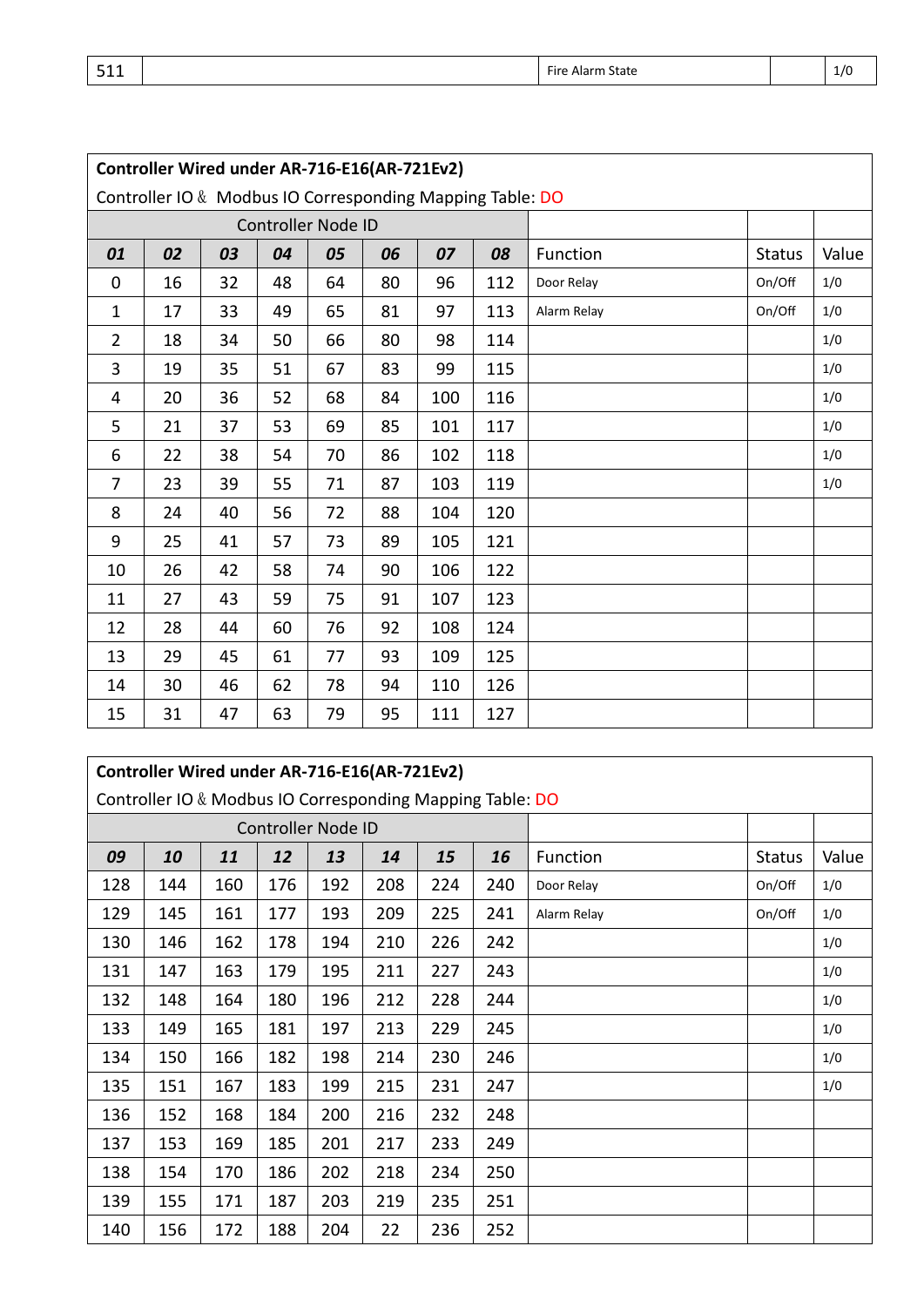| 141 | 157 | 173 | 189 | 205 | 221 | 237 | 253 |  |  |
|-----|-----|-----|-----|-----|-----|-----|-----|--|--|
| 142 | 158 | 174 | 190 | 206 | 222 | 238 | 254 |  |  |
| 143 | 159 | 175 | 191 | 207 | 223 | 239 | 255 |  |  |

|                | Controller Wired under AR-716-E16(AR-721Ev2)              |    |    |                           |    |     |     |                                   |               |     |
|----------------|-----------------------------------------------------------|----|----|---------------------------|----|-----|-----|-----------------------------------|---------------|-----|
|                | Controller IO & Modbus IO Corresponding Mapping Table: DI |    |    |                           |    |     |     |                                   |               |     |
|                |                                                           |    |    | <b>Controller Node ID</b> |    |     |     |                                   |               |     |
| 01             | 02                                                        | 03 | 04 | 05                        | 06 | 07  | 08  | Function                          | <b>Status</b> | Val |
|                |                                                           |    |    |                           |    |     |     |                                   |               | ue  |
| 0              | 16                                                        | 32 | 48 | 64                        | 80 | 96  | 112 | Door Sensor                       | Open/Close    | 1/0 |
| $\mathbf{1}$   | 17                                                        | 33 | 49 | 65                        | 81 | 97  | 113 | Arm Status                        | Arm/Disarm    | 1/0 |
| $\overline{2}$ | 18                                                        | 34 | 50 | 66                        | 80 | 98  | 114 | Egress                            | Close/Open    | 1/0 |
| 3              | 19                                                        | 35 | 51 | 67                        | 83 | 99  | 115 | Alarm On (Force or Open too long) | On/Off        | 1/0 |
| 4              | 20                                                        | 36 | 52 | 68                        | 84 | 100 | 116 | Door Open too Long                | On/Off        | 1/0 |
| 5              | 21                                                        | 37 | 53 | 69                        | 85 | 101 | 117 | Force Open Alarm                  | On/Off        | 1/0 |
| 6              | 22                                                        | 38 | 54 | 70                        | 86 | 102 | 118 | Duress Alarm                      | On/Off        | 1/0 |
| 7              | 23                                                        | 39 | 55 | 71                        | 87 | 103 | 119 |                                   |               | 1/0 |
| 8              | 24                                                        | 40 | 56 | 72                        | 88 | 104 | 120 |                                   |               |     |
| 9              | 25                                                        | 41 | 57 | 73                        | 89 | 105 | 121 |                                   |               |     |
| 10             | 26                                                        | 42 | 58 | 74                        | 90 | 106 | 122 |                                   |               |     |
| 11             | 27                                                        | 43 | 59 | 75                        | 91 | 107 | 123 |                                   |               |     |
| 12             | 28                                                        | 44 | 60 | 76                        | 92 | 108 | 124 |                                   |               |     |
| 13             | 29                                                        | 45 | 61 | 77                        | 93 | 109 | 125 |                                   |               |     |
| 14             | 30                                                        | 46 | 62 | 78                        | 94 | 110 | 126 |                                   |               |     |
| 15             | 31                                                        | 47 | 63 | 79                        | 95 | 111 | 127 | RS485 Reader On Line / Off Line   | On/Off        | 1/0 |

# **Controller Wired under AR-716-E16(AR-721Ev2)**

# Controller IO & Modbus IO Corresponding Mapping Table: DI

| <b>Controller Node ID</b> |     |     |     |     |     |     |     |                                   |               |     |
|---------------------------|-----|-----|-----|-----|-----|-----|-----|-----------------------------------|---------------|-----|
| 09                        | 10  | 11  | 12  | 13  | 14  | 15  | 16  | <b>Function</b>                   | <b>Status</b> | Val |
|                           |     |     |     |     |     |     |     |                                   |               | ue  |
| 128                       | 144 | 160 | 176 | 192 | 208 | 224 | 240 | Door Sensor                       | Open/Close    | 1/0 |
| 129                       | 145 | 161 | 177 | 193 | 209 | 225 | 241 | Arm Status                        | Arm/Disarm    | 1/0 |
| 130                       | 146 | 162 | 178 | 194 | 210 | 226 | 242 | Egress                            | Close/Open    | 1/0 |
| 131                       | 147 | 163 | 179 | 195 | 211 | 227 | 243 | Alarm On (Force or Open too long) | On/Off        | 1/0 |
| 132                       | 148 | 164 | 180 | 196 | 212 | 228 | 244 | Door Open too Long                | On/Off        | 1/0 |
| 133                       | 149 | 165 | 181 | 197 | 213 | 229 | 245 | Force Open Alarm                  | On/Off        | 1/0 |
| 134                       | 150 | 166 | 182 | 198 | 214 | 230 | 246 | Duress Alarm                      | On/Off        | 1/0 |
| 135                       | 151 | 167 | 183 | 199 | 215 | 231 | 247 |                                   |               | 1/0 |
| 136                       | 152 | 168 | 184 | 200 | 216 | 232 | 248 |                                   |               |     |
| 137                       | 153 | 169 | 185 | 201 | 217 | 233 | 249 |                                   |               |     |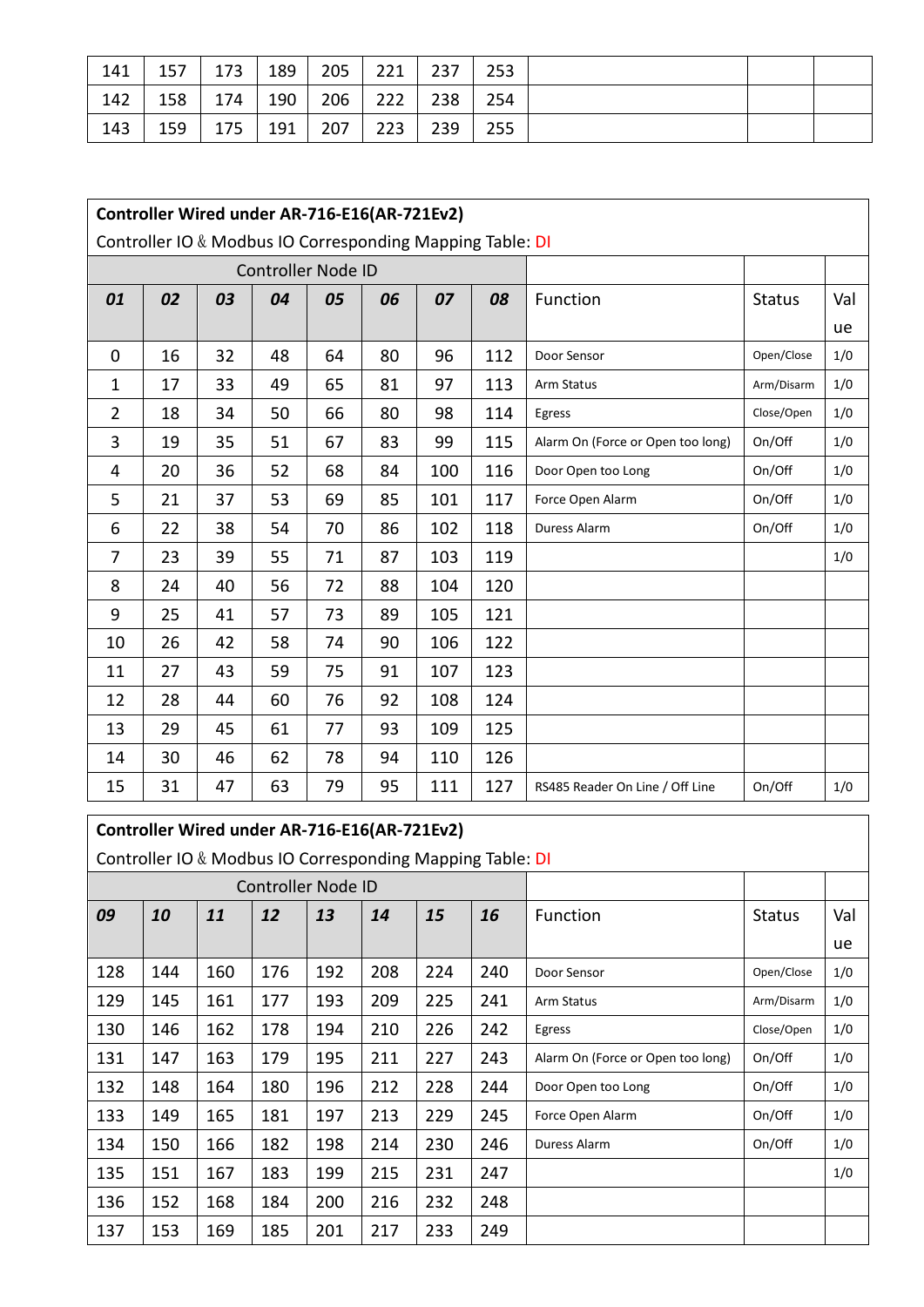| 138 | 154 | 170 | 186 | 202 | 218 | 234               | 250    |                                 |        |     |
|-----|-----|-----|-----|-----|-----|-------------------|--------|---------------------------------|--------|-----|
| 139 | 155 | 171 | 187 | 203 | 219 | 235               | 251    |                                 |        |     |
| 140 | 156 | 172 | 188 | 204 | 22  | 236               | 252    |                                 |        |     |
| 141 | 157 | 173 | 189 | 205 | 221 | 237               | 253    |                                 |        |     |
| 142 | 158 | 174 | 190 | 206 | 222 | 238               | 254    |                                 |        |     |
| 143 | 159 | 175 | 191 | 207 | 223 | 239               | 255    | RS485 Reader On Line / Off Line | On/Off | 1/0 |
|     |     |     |     |     |     |                   |        |                                 |        |     |
| 511 |     |     |     |     |     | <b>Fire State</b> | On/Off | 1/0                             |        |     |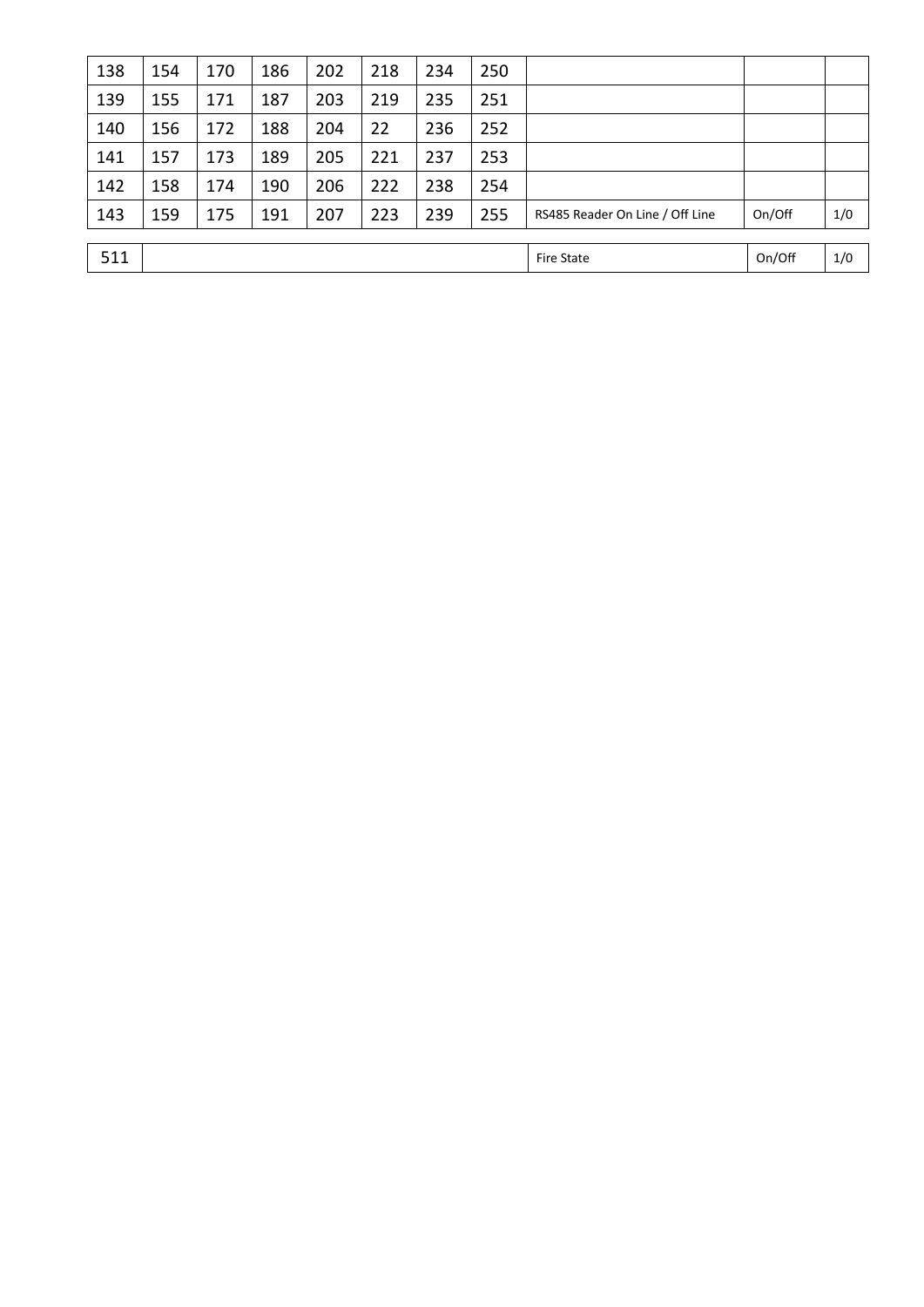| DO-0       |               |               |       |
|------------|---------------|---------------|-------|
| Pp         | Controller IO | <b>Status</b> | Value |
| ${\bf 00}$ | DO-0          | On/Off        | 1/0   |
| 01         | $DO-1$        | On/Off        | 1/0   |
| 02         | $DO-2$        | On/Off        | 1/0   |
| 03         | $DO-3$        | On/Off        | 1/0   |
| 04         | $DO-4$        | On/Off        | 1/0   |
| 05         | DO-5          | On/Off        | 1/0   |
| 06         | DO-6          | On/Off        | 1/0   |
| 07         | DO-7          | On/Off        | 1/0   |
| 08         |               |               |       |
| 09         |               |               |       |
| 10         |               |               |       |
| 11         |               |               |       |
| 12         |               |               |       |
| 13         |               |               |       |
| 14         |               |               |       |
| 15         |               |               |       |

# **AR-727CM-IO (TCP Port 1601)** IO & Modbus IO Mapping Table

| $DI-0$ |               |                                 |       |
|--------|---------------|---------------------------------|-------|
| Pp     | Controller IO | <b>Status</b>                   | Value |
| 00     | $DI-0$        | Open/Close                      | 1/0   |
| 01     | $DI-1$        | Open/Close                      | 1/0   |
| 02     | $DI-2$        | Open/Close                      | 1/0   |
| 03     | $DI-3$        | Open/Close                      | 1/0   |
| 04     | $DI-4$        | Open/Close                      | 1/0   |
| 05     | $DI-5$        | Open/Close                      | 1/0   |
| 06     | $DI-6$        | Open/Close                      | 1/0   |
| 07     | $DI-7$        | Open/Close                      | 1/0   |
| 08     |               |                                 |       |
| 09     |               |                                 |       |
| 10     |               |                                 |       |
| 11     |               |                                 |       |
| 12     |               |                                 |       |
| 13     |               |                                 |       |
| 14     |               |                                 |       |
| 15     | Online        | RS485 Reader On Line / Off Line |       |

| <b>F11</b><br>. .<br>--- | $- \cdot$<br>State<br>-ire |  | -- |
|--------------------------|----------------------------|--|----|
|--------------------------|----------------------------|--|----|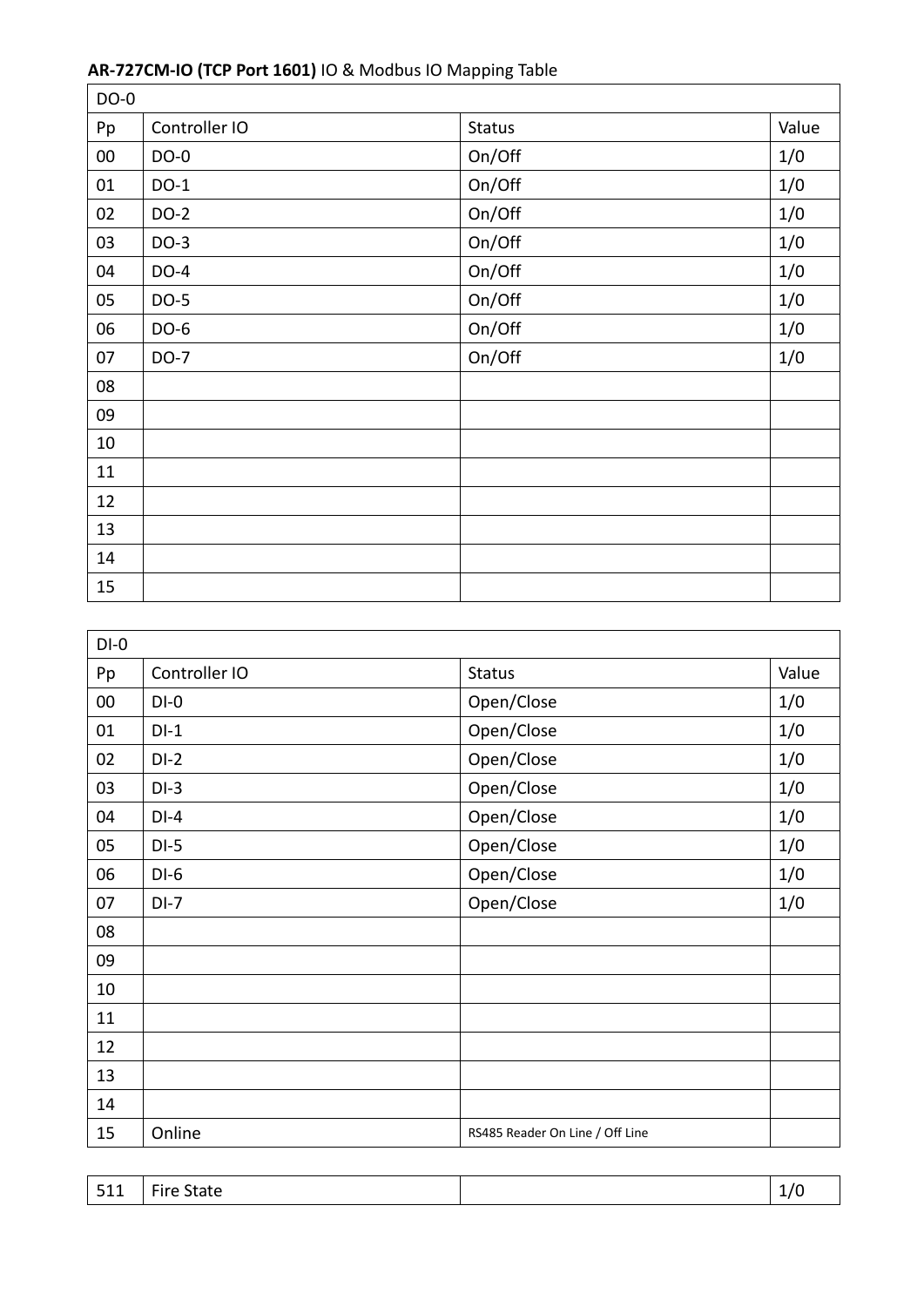# **AR403MO (RS-485)** IO & Modbus IO Mapping Table

| DO-0   |               |               |       |
|--------|---------------|---------------|-------|
| Pp     | Controller IO | <b>Status</b> | Value |
| $00\,$ | DO-0          | On/Off        | 1/0   |
| $01\,$ | $DO-1$        | On/Off        | 1/0   |
| 02     | $DO-2$        | On/Off        | 1/0   |
| 03     | $DO-3$        | On/Off        | 1/0   |
| 04     |               |               |       |
| 05     |               |               |       |
| 06     |               |               |       |
| 07     |               |               |       |
| 08     |               |               |       |
| 09     |               |               |       |
| 10     |               |               |       |
| 11     |               |               |       |
| 12     |               |               |       |
| 13     |               |               |       |
| 14     |               |               |       |
| 15     |               |               |       |

| $DI-0$ |               |                                |       |
|--------|---------------|--------------------------------|-------|
| Pp     | Controller IO | <b>Status</b>                  | Value |
| $00\,$ | $DI-0$        | Open/Close                     | 1/0   |
| 01     | $DI-1$        | Open/Close                     | 1/0   |
| 02     | $DI-2$        | Open/Close                     | 1/0   |
| 03     | $DI-3$        | Open/Close                     | 1/0   |
| 04     |               |                                |       |
| 05     |               |                                |       |
| 06     |               |                                |       |
| 07     |               |                                |       |
| 08     |               |                                |       |
| 09     |               |                                |       |
| 10     |               |                                |       |
| 11     |               |                                |       |
| 12     |               |                                |       |
| 13     |               |                                |       |
| 14     |               |                                |       |
| 15     | Online        | <b>RS485 Connection Status</b> |       |